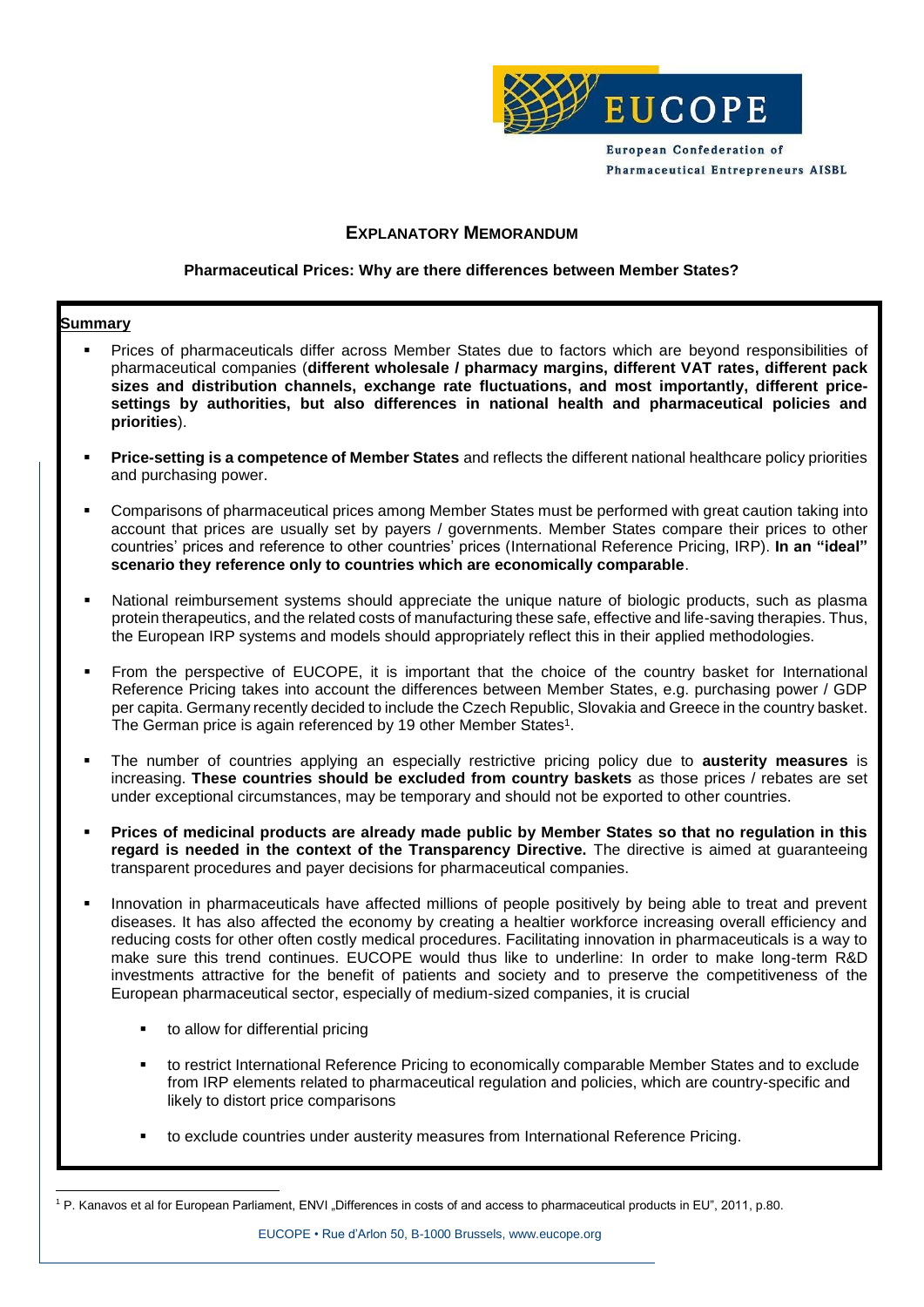

# page 2

-

This paper aims to explain the reasons for price differences between Member States and their importance for patients' access to innovative treatment (I), the effects of International Reference Pricing (IRP) by Member States (II) and why the disclosure of prices and voluntary contractual agreements in IPR can have negative effects on the availability of pharmaceuticals (III).

## **I. PRICE DIFFERENCES BETWEEN MEMBER STATES: REASONS AND IMPORTANCE**

The price of a particular medicine in an individual Member State is determined by a number of **nationally dependant variables**. Prices depend on various factors such as different wholesale / pharmacy margins, VAT rates, different pack sizes and distribution channels, exchange rate fluctuations, terms of payment and the national price-setting by payers / governments which render any direct comparison inappropriate. For this reason prices are not directly comparable among Member States.

In particular, it should be noted that pharmaceutical companies do not fully control the price of pharmaceuticals. **Prices are the result of complex evaluation/negotiation processes established by national rules**. It is essential that the decision-making process for setting the price is objective and transparent which underlines the importance of the Transparency Directive.

The factors for price differences among Member States are in particular addressed in a study commissioned by the European Parliament and conducted by the London School of Economics on 'Differences in Costs of and Access to Pharmaceutical Products in the EU'<sup>2</sup>.

The study reveals that price differences between Member States remain largely due to the differences in national healthcare and societal/political priorities (even between countries with equivalent income level), pharmaceutical policies and market regulation. These are an area of national competence. Several studies identified a positive correlation between the income/capita and the pharmaceutical prices in general.

## **Importance of price differences for patient access to innovative therapies and R&D incentives**

Allowing for price differences between countries enables an adaption of the price level according to each country's purchasing power and willingness to pay, without compromising patient access. This is particularly important for those countries which could not afford the product at the EU single price and countries under austerity measures. A single European price would not be beneficial for patients' access to pharmaceuticals. This has been well-documented by the literature. According to the state of the academic research, differential pricing can lead to an increase of pharmaceutical companies' output, contributing to a broader access in all countries while allowing companies to better recoup their initial investment. A good practical example of the successful implementation of differential pricing is the market for vaccines where most vaccines have a differential pricing structure with reasonable market prices in high-income countries, low prices in countries belonging to the Global Alliance for Vaccines and Immunisations (GAVI) and intermediate prices in middle-income countries<sup>3</sup>. Several studies also demonstrated that differential pricing has a positive impact on the incentives for pharmaceutical companies to develop new products and invest in R&D.

Danzon and Towse (2003)<sup>4</sup> stress that differential pricing allows to broaden access for patients to innovative products in a sustainable way while promoting innovation.

<sup>&</sup>lt;sup>2</sup> P. Kanavos et al for European Parliament, ENVI "Differences in costs of and access to pharmaceutical products in EU", 2011, available at [http://www.europarl.europa.eu/document/activities/cont/201201/20120130ATT36575/20120130ATT36575EN.pdf.](http://www.europarl.europa.eu/document/activities/cont/201201/20120130ATT36575/20120130ATT36575EN.pdf) 

<sup>&</sup>lt;sup>3</sup> See P. Yadav, "Differential Pricing for Pharmaceuticals, Review of current knowledge, new findings and ideas for action",

A study conducted for the U.K. Department for International Development (DFID), August 2010, p.28.

<sup>4</sup> See P.M. Danzon and A Towse (2003), "Differential Pricing for Pharmaceuticals: Reconciling Access, R&D, and Patents" *International Journal of Health Care Finance and Economics*, 3: 183-205, 2003.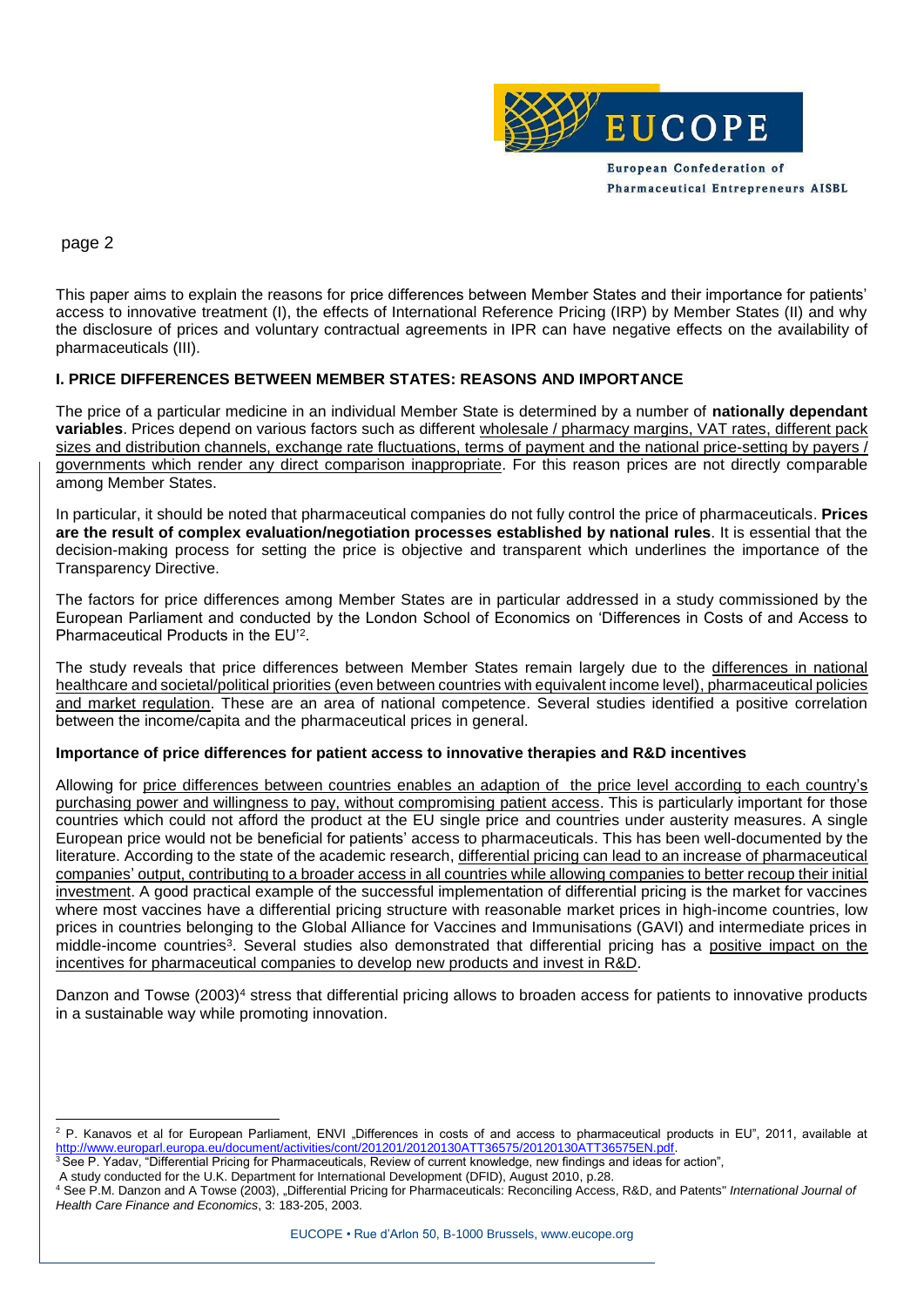

**Pharmaceutical Entrepreneurs AISBL** 

page 3

For these reasons, differential pricing increases social welfare as a whole*.* Particularly, this is the case when differential pricing leads to the opening of new markets in countries where the ability to pay for the medicine is lower than the existing price<sup>5</sup>.

## **Specific Challenges for Biotherapies**

Biotherapies as e.g. plasma therapeutics are particularly challenged by the implications of international reference pricing because of spillover effects from national cost containment interventions (e.g. price cuts or mandatory rebates) as well as country specific economic settings (e.g. exchange rate changes or austerity measures).

Plasma therapeutics are different from traditional pharmaceuticals in many important ways. These medicinal therapies are extracted and purified from donated human plasma which contains only approximately 8% of proteins which can be used for plasma therapeutics. Thus, the starting material is of human origin and not a chemical compound. Manufacturing plasma therapeutics is a complex, highly sophisticated process that takes about seven to eight months from plasma donation to completion of the finished product. The basic costs associated with collecting, testing, storing and transporting this life-saving starting material are significant. With pharmaceutical chemical compounds, the cost of raw materials typically represents a proportionally smaller portion of the cost of the products.

Furthermore, plasma disorders are mostly severe, chronic and congenital rare diseases. Thus, plasma therapeutics treat small patient populations, while many pharmaceuticals treat millions of patients worldwide. This means that the related costs of therapies are spread over a much smaller base of patients which minimizes the budget impact.

National reimbursement systems should appreciate the unique nature of biologic products, such as plasma protein therapeutics, and the related costs of manufacturing these safe, effective and life-saving therapies. Thus, the European International Reference Pricing systems and models should appropriately reflect this in their applied methodologies.

## **II. DISTORTIONS CREATED BY INTERNATIONAL REFERENCE PRICING**

## **Practices of International Reference Pricing among Member States**

International or External Reference Pricing consists of pinning the price of a medicinal product in one country to the price of the same medicinal product in a basket of other countries (ESMT report, p. 34)<sup>6</sup>. While it is currently used in 24 out of the 27 Member States, the practices of IRP vary significantly across Member States.

In that regard, concerning the concrete implementation of International Reference Pricing schemes, the choice of the country basket is decisive. While Member States tend to select the benchmark countries based on specific criteria such as geographic or economic factors, political factors also play a role. Countries such as Greece, Hungary and Poland are often chosen for their relatively low pharmaceutical prices (ESMT White Paper, 2010, p. 34). The practice of International Reference Pricing has led to the effect that many countries, which are not necessarily facing financial problems, are referencing to countries under austerity measures. **An example is the "country basket" in Germany which includes countries like Greece that are under heavy pressure to reduce pharmaceutical expenditures and are thus applying a special pricing policy including severe price-cuts and rebates of exclusive and temporary nature**<sup>7</sup> **.**

The choice of the country basket is also decisive in terms of **exchange rates**, as quite often countries included in the reference basket do not share the same currency. A recent simulation exercise in some countries that implement International Reference Pricing, e.g the Czech Republic, the Netherlands and Greece, demonstrated that the exchange

<sup>-</sup><sup>5</sup> See P. Yadav, "Differential Pricing for Pharmaceuticals, Review of current knowledge, new findings and ideas for action",

A study conducted for the U.K. Department for International Development (DFID), August 2010.

<sup>6</sup> See H. Friederiszick, N. Tosini, F. de Véricourt, S. Wakeman, ESMT White Paper, "An Economic Assessment of the Relationship between Price Regulation and Incentives to Innovate in the Pharmaceutical Industry, 2010, available at [http://www.esmt.org/en/271562.](http://www.esmt.org/en/271562)

<sup>&</sup>lt;sup>7</sup> In Germany, the price negotiations between payers and pharmaceutical companies take place on the basis in the following countries: Belgium, Denmark, Finland, France, Greece, UK, Ireland, Italy, the Netherlands, Austria, Portugal, Sweden, Slovakia, Spain and the Czech Republic.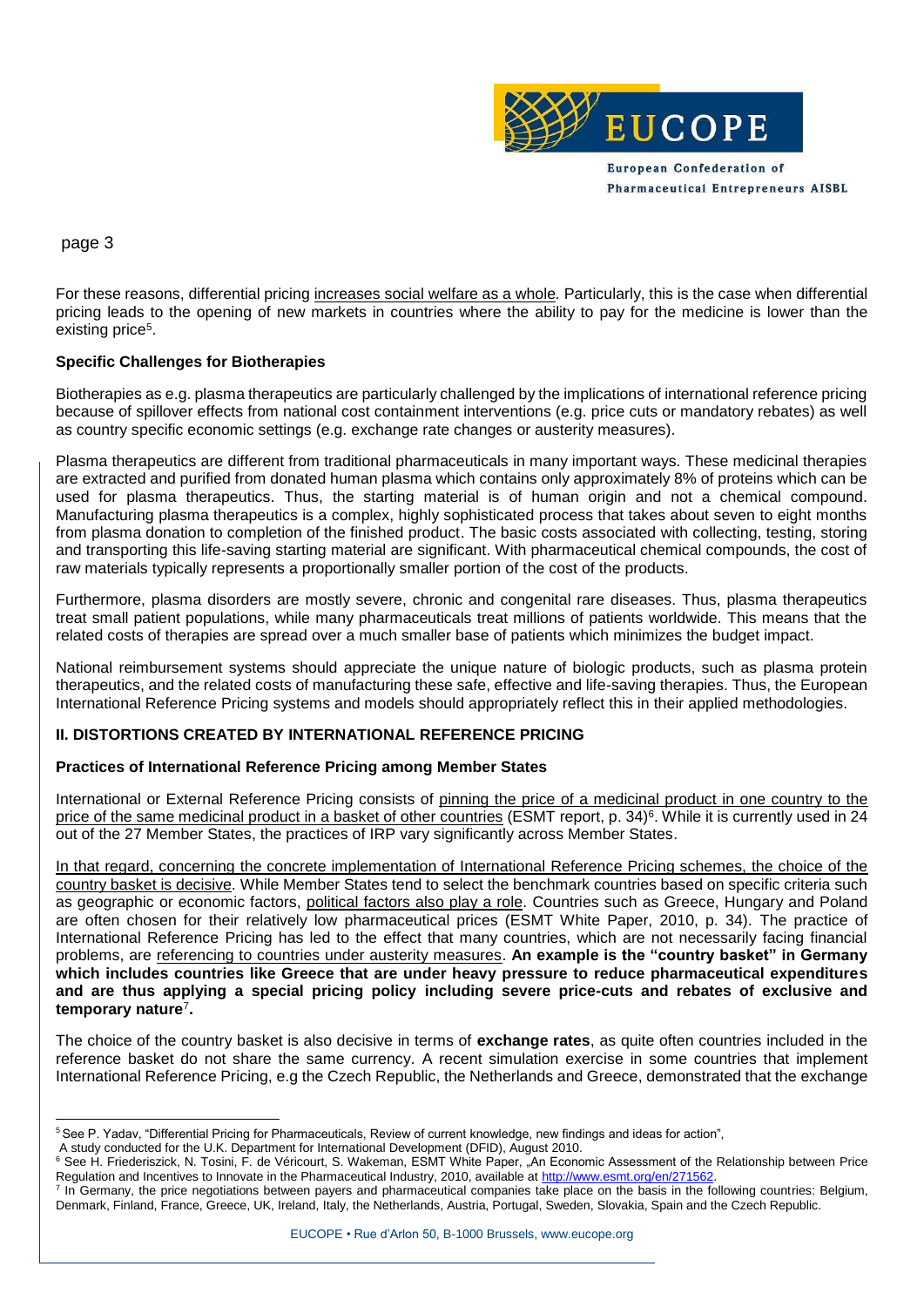

**Pharmaceutical Entrepreneurs AISBL** 

page 4

-

rate volatility was likely to have a -26% impact on Czech prices and -6% in the Netherlands and Greece<sup>8</sup>. **Such decrease of prices is purely mechanical and is not driven by any health or economic rationale, while being an important distortion and a source of great uncertainty and revenue losses for manufacturers**.

**Finally, the type of the price to be included for International Reference Pricing is also a decisive factor**. Pharmaceutical markets have become more complex and diverse over the last 20 years, with the development of different tools and mechanisms that allow Member States to manage their pharmaceutical expenditures and adapt them according to their income and health priorities. The portfolio of tools and their implementation are defined by national pricing and reimbursement rules, and therefore differ from one country to the other.

Examples of mechanisms include (a) the use of payback, as a mechanism through which manufacturers previously agree to return money to public institutions in the form of annual lump-sums; (b) the general discount system, used in some countries where manufacturers have to return part of their sales, (c) different risk-sharing/price-volume agreements, where the cost of the medicines evolves in accordance with the use of the product in real-life (e.g; national/regional/local reimbursement criteria).

These tools lead to a greater complexity of pharmaceutical prices, and a limited comparability of prices from one country to the other, which will distort International Reference Pricing.

#### **Implication of International Reference Pricing on prices, innovation incentives and launching**

In that context, International Reference Pricing acts as a barrier to adapt prices to take into account a country's economic situation because IRP mechanically leads to a stronger price convergence. Some practices of cross-border reference pricing can also contribute to a heavy distortion of prices especially in times of financial crisis. This is especially the case in countries where the price is set based on the lowest price in the country basket rather than on the average price in the country basket.

**While we understand the need to consolidate the (healthcare) budgets of countries under austerity measures, it is crucial to take into account the long-term effects of IRP. It is not an economically sound policy to import the Greek price, for example (under austerity measures), to Germany. Such a policy would contradict other efforts to increase innovation in the EU, e.g. by research funding, and thereby put future innovation in medical treatment and patient access at risk.**

Some practices of International Reference Pricing may, because of their potential spill-over effects on other countries, decrease the global incentives to innovate. It may also, as a direct consequence, force companies to consider the impact of launching a product in one country on the revenues of the other country. Ultimately, when International Reference Pricing policies are extremely aggressive, such as when they base their price on the lowest price in the country basket, it directly impacts the profitability of launching a product. Such developments do not only impact the revenues of pharmaceutical companies but can act as a delay to patients' access to a much-needed innovative treatment. The ESMT White Paper (p.17) finds that fewer projects are developed in low-margin therapeutic areas.

In that regard, when designing pricing and reimbursement policies it is essential to balance the impact of lower prices with the costs associated with less innovation and with fewer products being launched (ESMT White Paper, 2010, p.17).

## **III. DISCLOSURE OF PRICES AND VOLUNTARY CONTRACTUAL AGREEMENTS NOT NEEDED**

#### **Further publication of prices and discounts is likely to magnify the existing distortion of pharmaceutical prices.**

Extensive information regarding pharmaceutical prices is already available in the public domain today. Member States publish the prices of medicines that are reimbursed by their healthcare system in databases which are publicly available. In addition, the European Commission is financing a pilot project run by the National Health Insurance Fund

<sup>&</sup>lt;sup>8</sup> Short- and Long-Term Effects of Value-Based Pricing vs. External Price Referencing, Panos Kanavos, Elena Nicod, Jaime Espin, Stacey van den Aardweg, [http://ec.europa.eu/enterprise/sectors/healthcare/files/docs/valuebased\\_pharmapricing\\_012010\\_en.pdf.](http://ec.europa.eu/enterprise/sectors/healthcare/files/docs/valuebased_pharmapricing_012010_en.pdf)